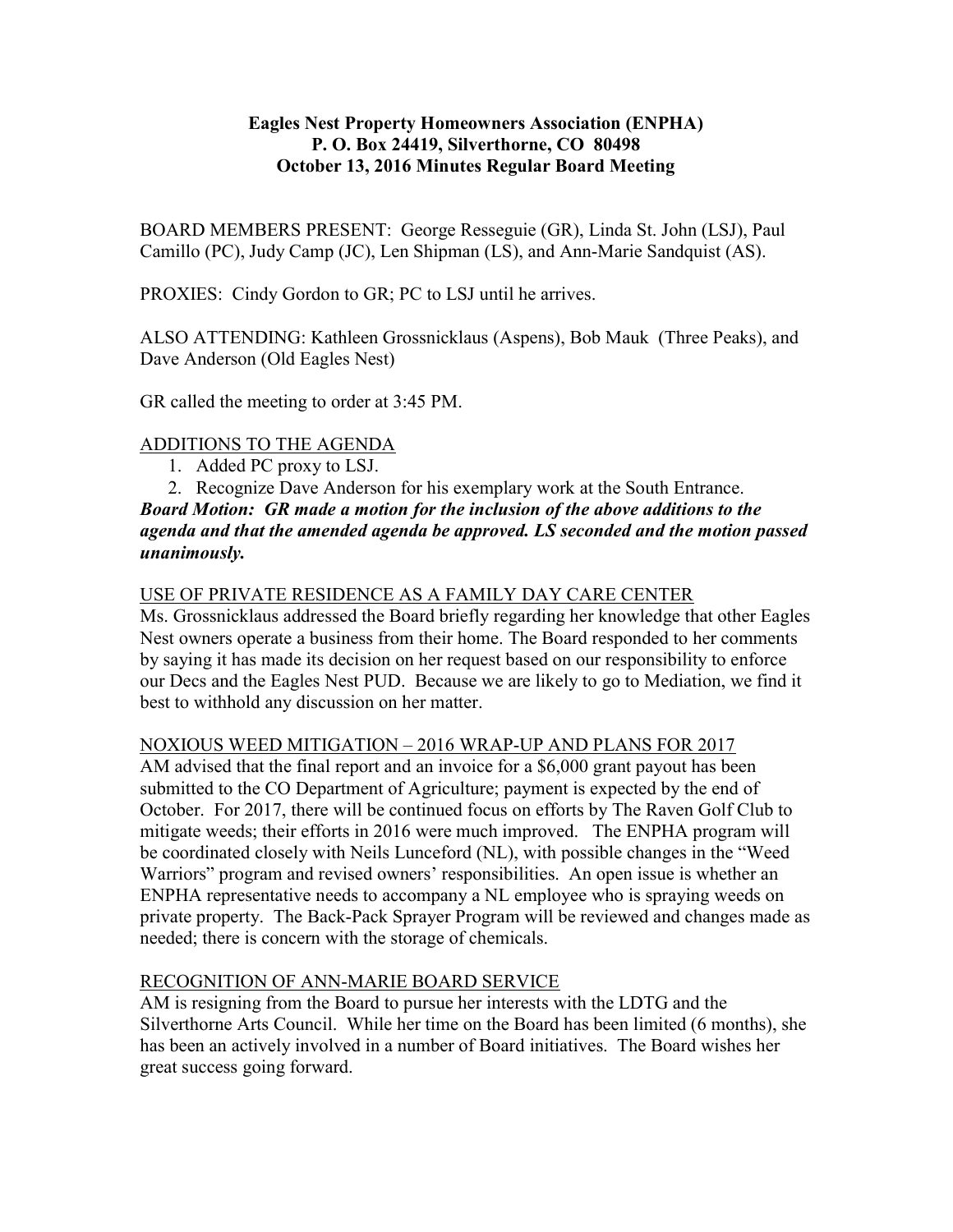## FINANCIAL REPORT

- Budget development for 2017 is continuing. General discussion of line items; all account "owners" must have a firmed up plan by the November Board meeting. See further details for the Building & Grounds budget below. The budget and 2017 dues will be approved at the December Board meeting.
- JC will continue to evaluate the use of credit cards to pay dues. Processing through PayPal will incur a service charge of about \$6-\$10. This charge is more than offset by processing efficiencies with Someday Enterprises.
- Online payments for C. Center reservations using PayPal will be incorporated immediately. The ENPHA website will be updated with the new procedure.

## **COMPLIANCE**

- Minor issues reported; all corrected.
- Proposed Day Care Center -- ENPHA has received a request from Ms. Grossnicklaus' attorney requesting mediation, which is permitted by the By-Laws. Noah Klug, the ENPHA attorney will work with the attorney to arrange the session.
- Unauthorized Tree Removal A homeowner has cut down about 90 aspens on an HOA site (Tract J trail) and his private property (11 of the 90 trees). A quote to restore the property has been requested from Ceres Landcare. After the quote is received, the Board will determine fines/restoration costs for the 2 sites.

## BUILDING & GROUNDS

- 2017 Budget number of line items discussed as follows:
	- o Snow Removal Raven will be contacted; service will include clearing sidewalks, steps, and the handicapped ramp – ENPHA to provide a snow blower. Board Motion: JC moved and LS seconded to spend up to \$1,500 to purchase a snow blower. Motion passed unanimously.
	- o Informational Sign/Bulletin Board (sign) at the C. Center Sign will be removed; replacement is TBD because the sign is seldom used. GR to confirm whether it is needed to post meeting notices for the Eagles Nest Metro District.
	- o Raven Entrance Improvements Line item will include \$15,000 to begin landscaping plan. Neils Lunceford will provide a plan. PC will work with the Raven for possible matching funds.
	- o C. Center parking Lot Lot will be resealed and restriped using Jet Black for the service.
- Tulip Planting Volunteers (13) planted 5,300 tulip bulbs at the S. Golden Eagle Entrance.

# HOLIDAY LIGHTING

The company that handled lighting for The Ponds is unavailable for the S. Golden Eagle Entrance. GR will re-contact the new owner of CO Tents & Events and LSG will contact NL.